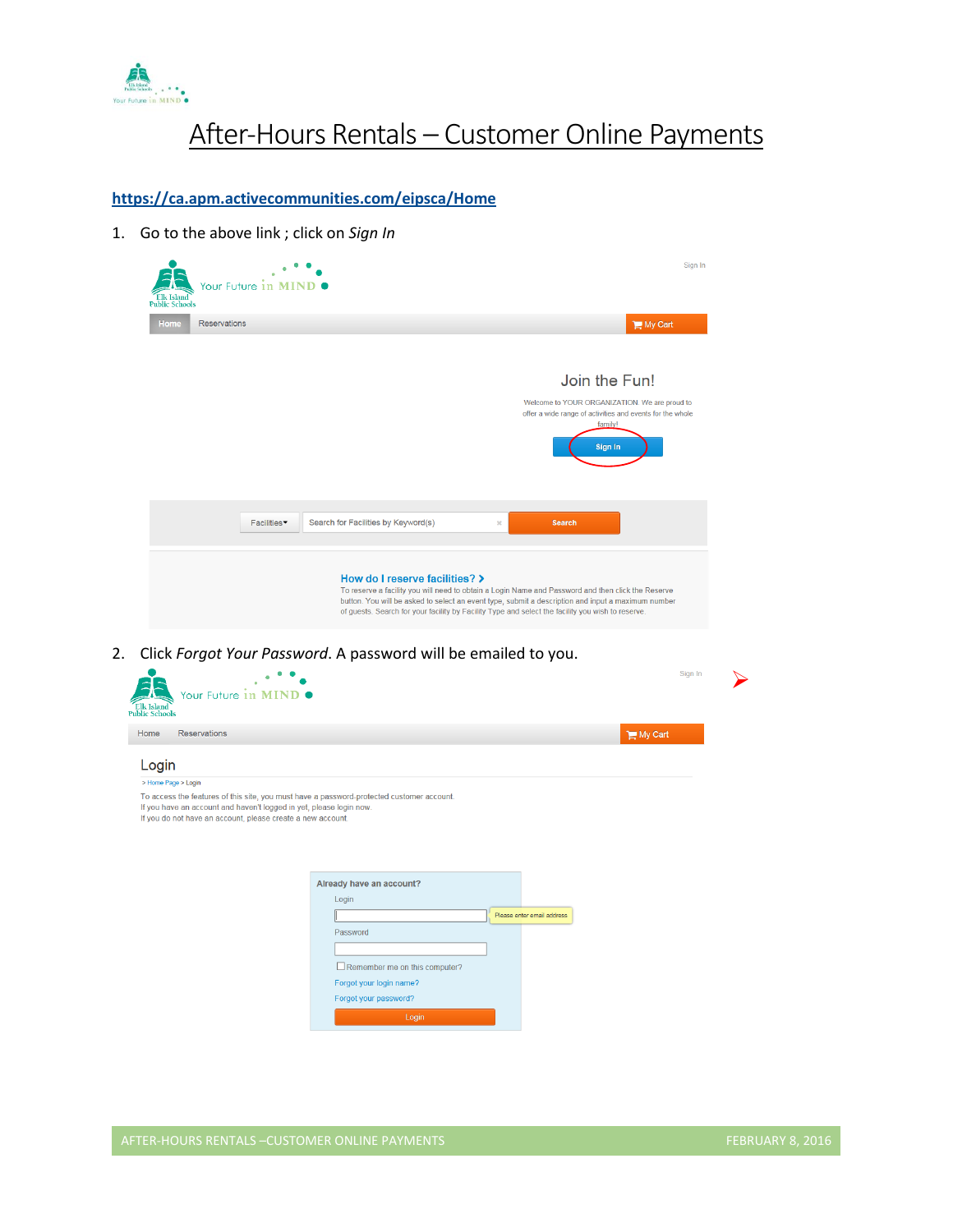

3. Before a customer can pay online for the first time, they will need to update their age. To do this they will go to *Change Account Address or Personal Information*



4. Scroll to the bottom and either enter your date of birth or choose your age category.

| <b>Street</b>                                               |              |
|-------------------------------------------------------------|--------------|
| City, State, Zip Code<br>$\checkmark$                       |              |
| <b>Contact Information</b>                                  |              |
| Phone Home: (<br>780<br>417<br>Ext<br>and/or                |              |
| Work: (780<br>Ext<br>417                                    |              |
| <b>Cell Phone</b><br>@                                      | $\checkmark$ |
| Agree to receive text messages?                             |              |
| Fax<br>Ext                                                  |              |
| Email Address <sup>*</sup><br>@telus.net                    |              |
| @telus.net<br>Re-enter Email Address*                       |              |
|                                                             |              |
| <b>Personal Information</b>                                 |              |
| Gender<br>Female $\vee$                                     |              |
| <b>Date of Birth</b><br>Jan<br>2000<br>or Age Category<br>1 |              |
|                                                             | <b>Save</b>  |
|                                                             |              |
| <b>My Account</b><br><b>Access My Account</b>               |              |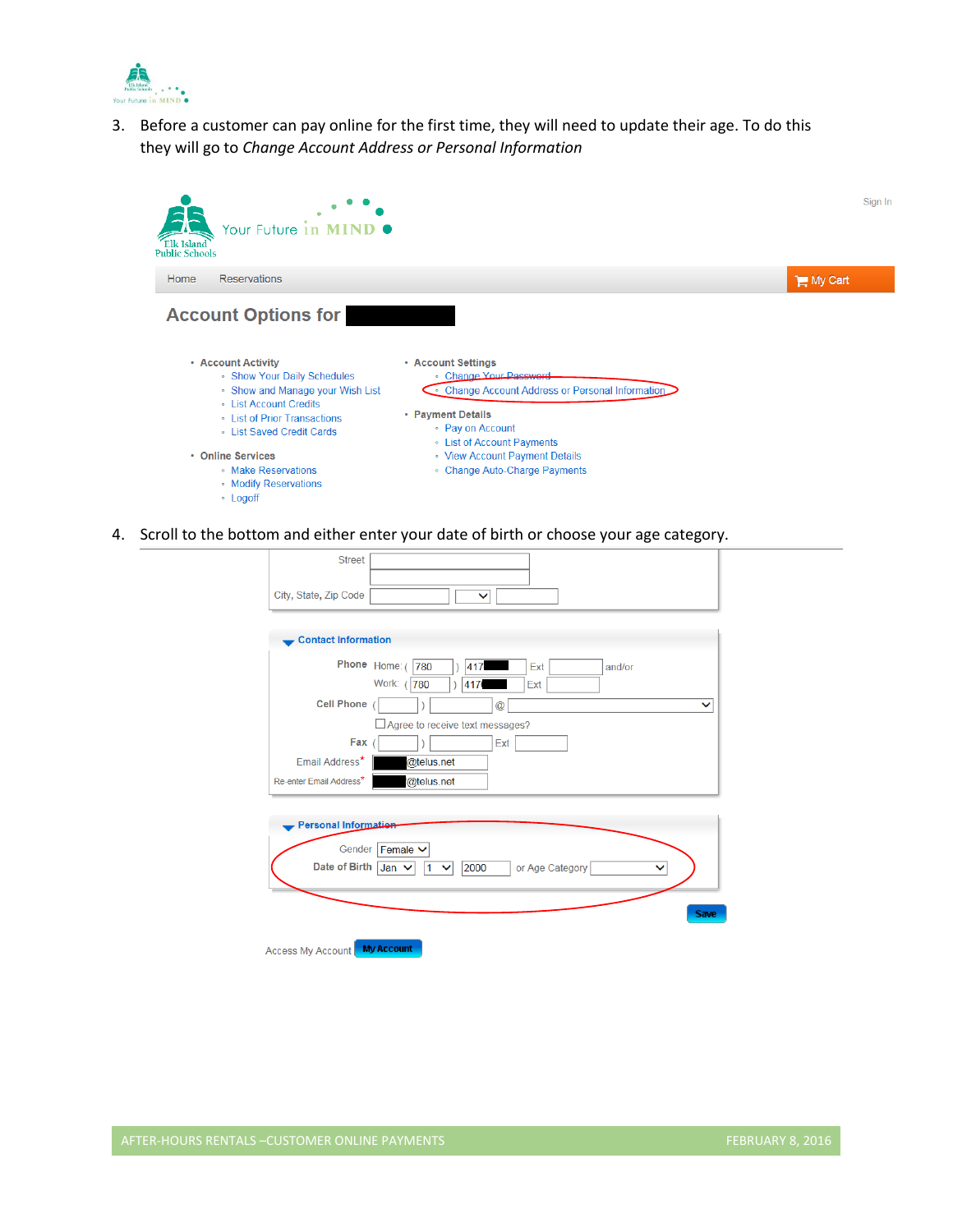

5.a) If you have a permit booked under your personal name (e.g. John Smith), then you will go back to the main page and click *Pay on Account*



5.b) If you have a permit booked under an **organization/company**, then on the main page you will click *List Organization Account Balance*

| <b>Reservations</b><br>Home                                     |                                                   | My Cart |
|-----------------------------------------------------------------|---------------------------------------------------|---------|
| <b>Account Options for</b>                                      |                                                   |         |
| • Account Activity                                              | • Account Settings                                |         |
| • Show Your Daily Schedules                                     | • Change Your Password                            |         |
| • Show and Manage your Wish List<br><b>Eist Account Credits</b> | • Change Account Address or Personal Information  |         |
| <b>Exercise Entiry Contracts EXECUTE: CONTRACTS</b>             | • Payment Details                                 |         |
| <b>Eist Saved Credit Cards</b>                                  | • Pay on Account                                  |         |
|                                                                 | <b>Example 1</b> List of Account Payments         |         |
| • Online Services                                               | • View Account Payment Details                    |         |
| • Make Reservations                                             | • Change Auto-Charge Payments                     |         |
| • Modify Reservations<br>• Logoff                               | • Organization Services                           |         |
|                                                                 | • Manage Organizations                            |         |
|                                                                 | <b>Exercise List Organization Account Balance</b> |         |
|                                                                 | <b>Execution</b> Extends List Organization        |         |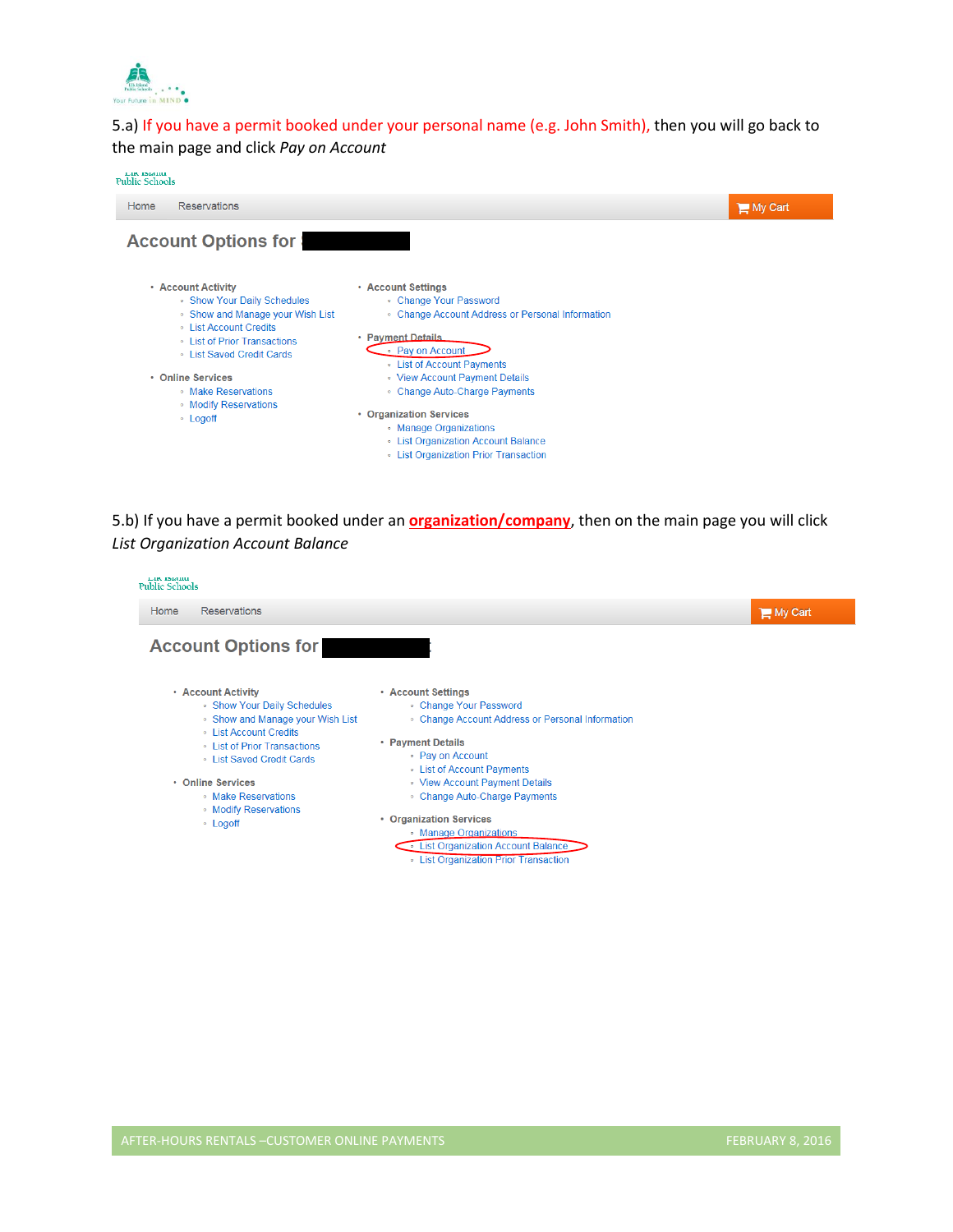

6. A list of all your permits will appear. Click *Pay Balance*

| <b>Elk Island</b><br><b>Public Schools</b>     | <b>TA FILITY III DUDIT OF THE T</b>      |              |                          |                         |                        |
|------------------------------------------------|------------------------------------------|--------------|--------------------------|-------------------------|------------------------|
| <b>Reservations</b><br>Home                    |                                          |              |                          |                         | My Cart                |
| My Account > List Organization Account Balance | <b>List Organization Account Balance</b> |              |                          |                         |                        |
| <b>Ministik Youth Group</b>                    | Total credit on account: --              |              | Current balance: \$60.00 | Amount due now: \$60.00 | Pay Balance            |
| <b>Outstanding Balance</b>                     | Credit                                   |              |                          |                         |                        |
| <b>Receipt Information</b>                     |                                          | Date Issued  | <b>Next Payment Date</b> | <b>Original Balance</b> | <b>Current Balance</b> |
| 300060                                         | <b>Bames Night #2</b>                    | Nov 12, 2015 | Nov 30, 2015             | \$60.00                 | \$60.00                |

7. Type in the amount of the payment and click *Continue*

## **Outstanding Balances**

**Balance for** as of Feb 8, 2016 8:54 AM To make payments, indicate the amount of each payment in the box provided. Click on a receipt number for details.

| <b>Receipt</b><br><b>Number</b>     | <b>Issued</b>                              |                         | <b>Original Current</b> | <b>Next</b><br><b>Balance Balance Payment Due</b> |  | <b>Payment Amount</b>  |
|-------------------------------------|--------------------------------------------|-------------------------|-------------------------|---------------------------------------------------|--|------------------------|
| 300 <sub>1</sub>                    | Sep 24, 2015 \$660.00 \$396.00 Mar 4, 2016 |                         |                         |                                                   |  | $\vee$ or \$<br>\$0.00 |
|                                     |                                            | Total \$660.00 \$396.00 |                         |                                                   |  |                        |
| To make the payment, click Continue |                                            |                         |                         |                                                   |  |                        |

Don't want to submit payment, click **Cancel**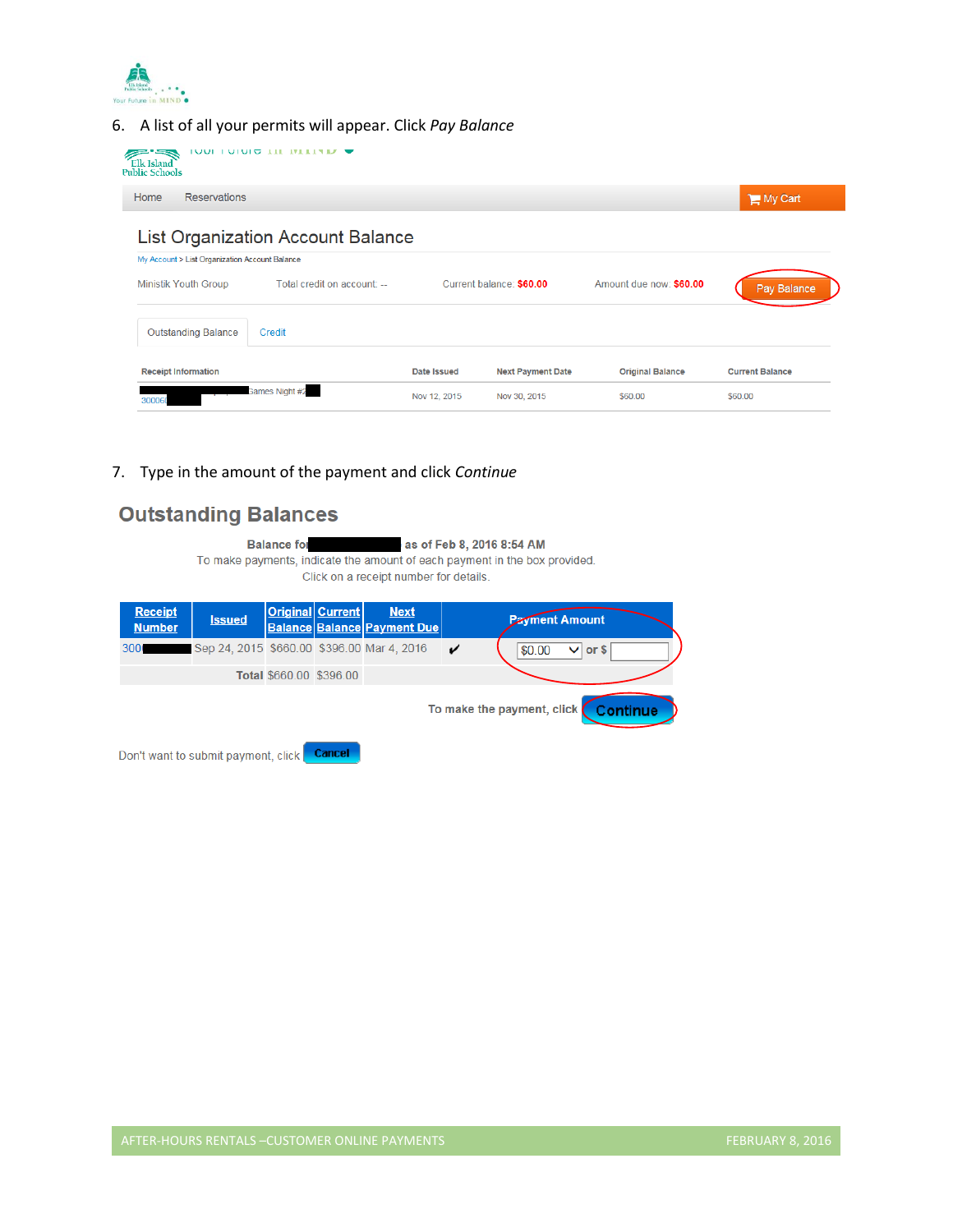

8. Next screen will show pending payment and balance.

# **Outstanding Balances Detail**

You have indicated you want to pay the following.

|                                           | Please confirm the amounts.                 |                                                                                                                                                                      |                                  |                                  |                       |                          |
|-------------------------------------------|---------------------------------------------|----------------------------------------------------------------------------------------------------------------------------------------------------------------------|----------------------------------|----------------------------------|-----------------------|--------------------------|
| <b>Receipt</b><br><b>Number</b>           | <b>Original</b>                             | <b>Current</b><br><b>Balance Due Balance Due</b>                                                                                                                     | <b>Pending</b><br><b>Payment</b> | <b>New</b><br><b>Balance Due</b> |                       |                          |
| 3000                                      | \$660.00                                    | \$660.00                                                                                                                                                             | \$264.00                         | \$396.00                         |                       |                          |
| <b>Subtotals</b>                          | 660.00                                      | 660.00                                                                                                                                                               | \$264.00                         | \$396.00                         |                       |                          |
|                                           |                                             | <b>Total Payment</b>                                                                                                                                                 | 264.00                           |                                  |                       |                          |
|                                           | If you would like to make a change, click   | <b>Back</b>                                                                                                                                                          | If the total is correct, click   | <b>Continue</b>                  |                       |                          |
| 9.<br>Elk Island<br><b>Public Schools</b> | Click Next<br>Your Future in MIND $\bullet$ |                                                                                                                                                                      |                                  |                                  |                       |                          |
| Home                                      | <b>Reservations</b>                         |                                                                                                                                                                      |                                  |                                  |                       | My Cart                  |
|                                           | <b>Outstanding Balances</b>                 |                                                                                                                                                                      | review items                     | payment details                  |                       |                          |
| date.<br>Outstanding balances for         |                                             | Your account has an unpaid balance of 264.00. No minimum payment is required at this time, however, we encourage you to keep your account up to<br>as of Feb 5, 2016 |                                  |                                  |                       |                          |
| <b>Receipt</b>                            | Date Issued                                 | <b>Next Payment Date</b>                                                                                                                                             | <b>Original Balance</b>          | <b>Current Balance</b>           | <b>Payment Amount</b> | <b>Remaining Balance</b> |
| 30003                                     | Sep 24, 2015                                | Jan 4, 2016                                                                                                                                                          | \$660.00                         | \$660.00                         | \$264.00              | \$396.00                 |
|                                           |                                             |                                                                                                                                                                      |                                  |                                  |                       |                          |
|                                           |                                             |                                                                                                                                                                      |                                  |                                  | Subtotal: \$264.00    |                          |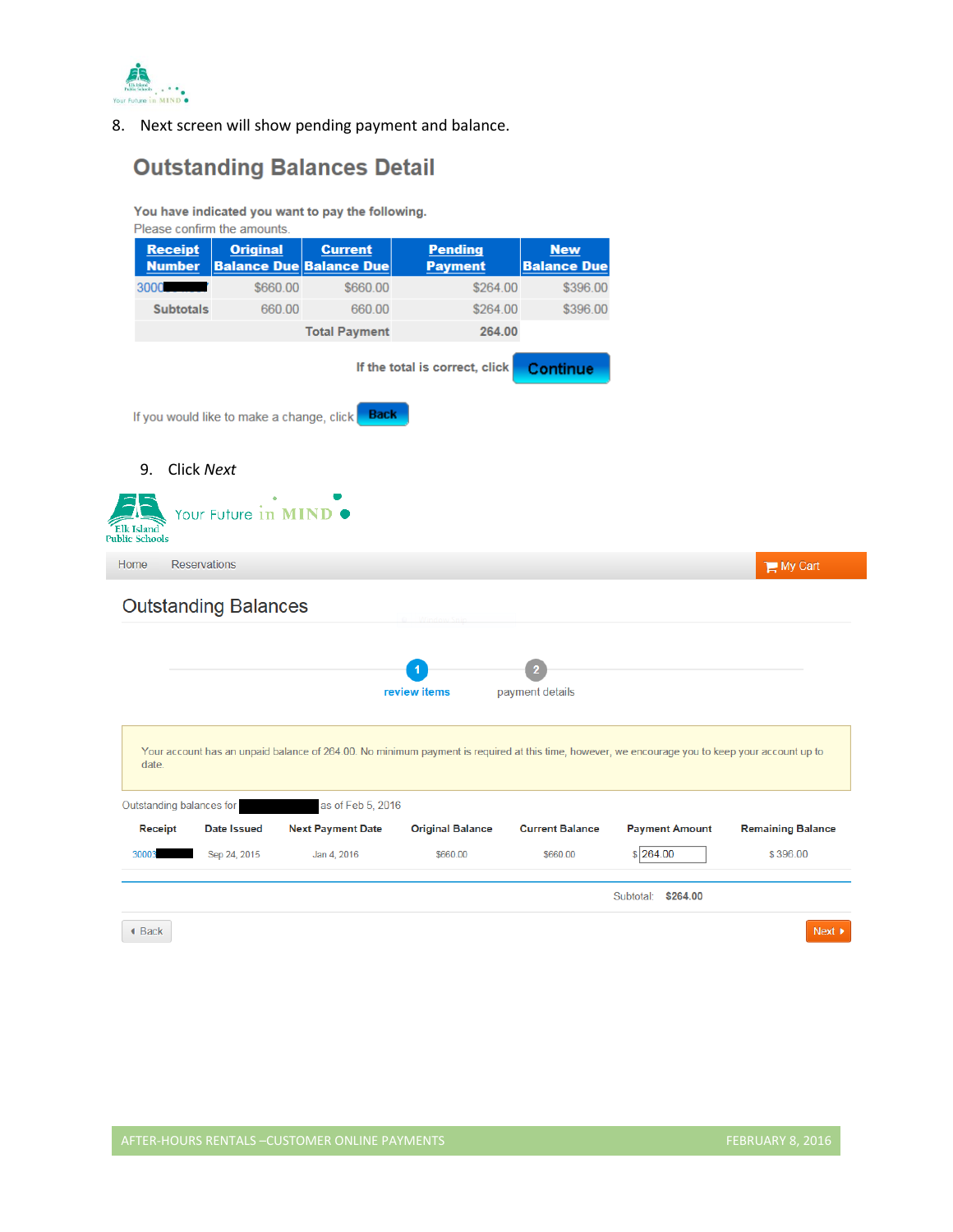

#### 10. Click *Proceed to Checkout*

| <b>Shopping Cart</b>                             |                |                            |                             |                     |
|--------------------------------------------------|----------------|----------------------------|-----------------------------|---------------------|
|                                                  |                |                            |                             |                     |
| review items                                     | review waivers | payment details            |                             |                     |
| <b>Participant:</b><br>Sherwood Park, AB T8C 1J7 |                |                            |                             |                     |
| <b>Description</b>                               |                |                            |                             | <b>Amount</b>       |
| Paid on Account Balance ( Edit)                  |                |                            |                             | \$264.00            |
|                                                  |                | Subtotal for               |                             | \$264.00            |
|                                                  |                |                            | Enter gift card number here | <b>Apply</b>        |
|                                                  |                |                            | Due Now:                    | \$264.00            |
|                                                  |                |                            |                             | Proceed to Checkout |
|                                                  |                |                            |                             |                     |
| 10. Enter card information                       |                |                            |                             |                     |
| <b>Payment Information</b>                       |                |                            |                             |                     |
|                                                  |                |                            |                             |                     |
|                                                  | review items   | payment details            |                             |                     |
| <b>Billing Information</b>                       |                |                            |                             |                     |
| $\odot$<br>O Add New Billing Information         |                | Sherwood Park, AB, T8C 1J7 |                             |                     |
|                                                  | Edit           |                            |                             |                     |